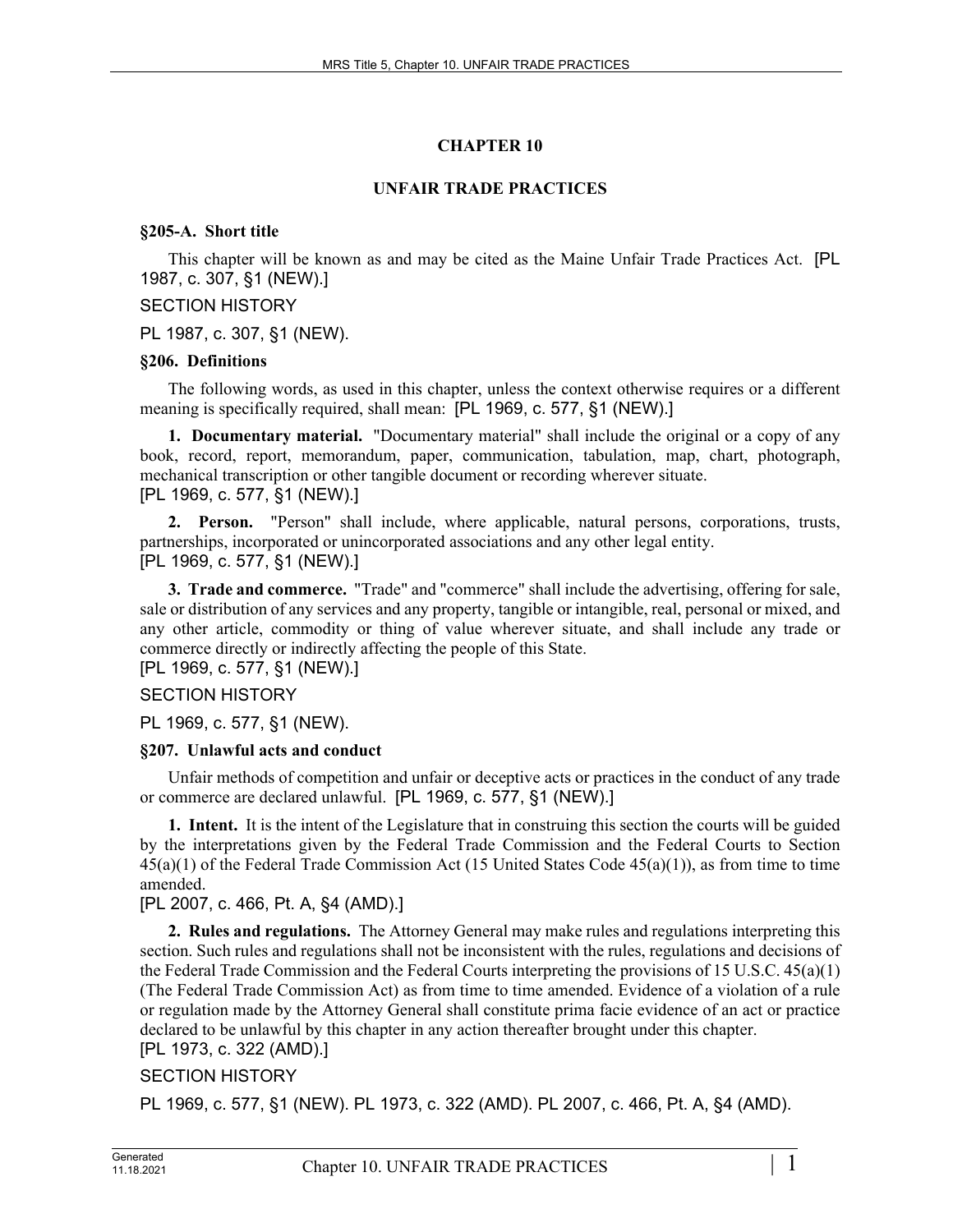#### **§208. Exceptions**

Nothing in this chapter shall apply to: [PL 1969, c. 577, §1 (NEW).]

**1. Regulatory boards.** Transactions or actions otherwise permitted under laws as administered by any regulatory board or officer acting under statutory authority of the State or of the United States. This exception applies only if the defendant shows that:

A. Its business activities are subject to regulation by a state or federal agency; and [PL 2007, c. 222, §1 (NEW).]

B. The specific activity that would otherwise constitute a violation of this chapter is authorized, permitted or required by a state or federal agency or by applicable law, rule or regulation or other regulatory approval. [PL 2007, c. 222, §1 (NEW).]

[PL 2007, c. 222, §1 (AMD).]

#### **2. Interstate commerce.**

[PL 1981, c. 569 (RP).]

**3. Complaints.** 

[PL 1973, c. 323, §2 (RP).]

SECTION HISTORY

PL 1969, c. 577, §1 (NEW). PL 1973, c. 323, §§1,2 (AMD). PL 1981, c. 569 (AMD). PL 2007, c. 222, §1 (AMD).

#### **§209. Injunction; procedures**

Whenever the Attorney General has reason to believe that any person is using or is about to use any method, act or practice declared by section 207 to be unlawful, and that proceedings would be in the public interest, he may bring an action in the name of the State against such person to restrain by temporary or permanent injunction the use of such method, act or practice and the court may make such other orders or judgments as may be necessary to restore to any person who has suffered any ascertainable loss by reason of the use or employment of such unlawful method, act or practice, any moneys or property, real or personal, which may have been acquired by means of such method, act or practice. At least 10 days prior to commencement of any action under this section, the Attorney General shall notify the person of his intended action, and give the person an opportunity to confer with the Attorney General in person or by counsel or other representative as to the proposed action. Notice shall be given the person by mail, postage prepaid, sent to his usual place of business, or if he has no usual place of business, to his last known address. The Attorney General may proceed without notice as required by this section upon a showing of facts by affidavit of immediate irreparable harm to the consumers of the State. The action may be brought in the Superior Court of the county in which such person resides or has his principal place of business, or may be brought in the Superior Court of Kennebec County. The said courts are authorized to issue temporary or permanent injunctions to restrain and prevent violations of this chapter. Any district attorney or law enforcement officer, receiving notice of any alleged violation of this chapter, shall immediately forward written notice of the same with any other information that he may have to the office of the Attorney General. Any person who violates the terms of an injunction issued under this section shall forfeit and pay to the State, to be applied in the carrying out of this chapter, a civil penalty of not more than \$10,000 for each violation. For the purposes of this section, the court issuing such injunction shall retain jurisdiction, and the cause shall be continued, and in such cases the Attorney General acting in the name of the State may petition for recovery of such civil penalty. In any action under this section where a permanent injunction is issued, the court may order the person against whom the permanent injunction has been issued to pay to the State the costs of the investigation of that person by the Attorney General and the costs of the suit, which funds shall accrue to the General Fund. [PL 1975, c. 199 (AMD).]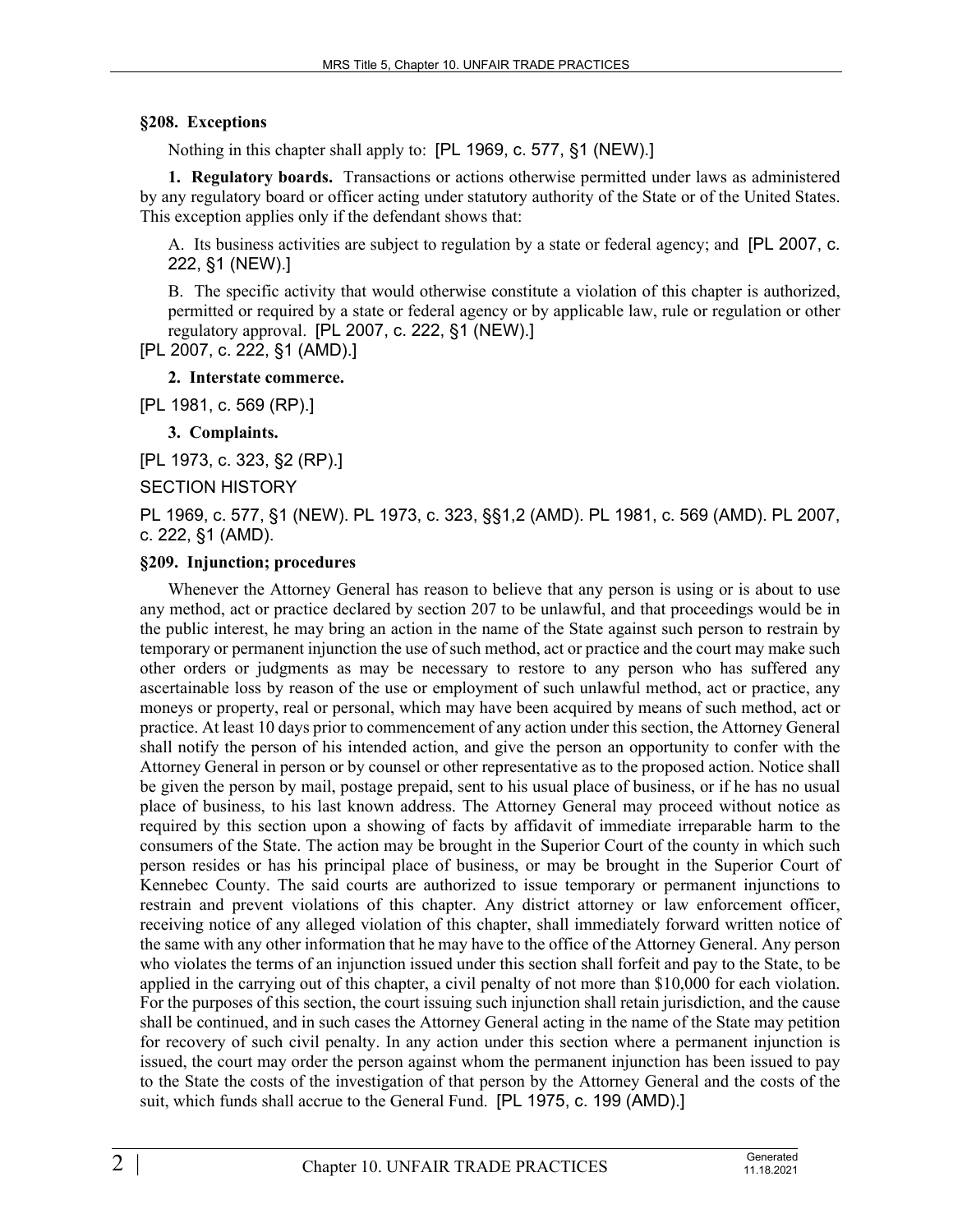In any action under this section where a permanent injunction is denied, the court may order the State to pay the costs of the defense of the prevailing party or parties and the costs of the suit upon a finding by the court that the action was frivolous. [PL 1981, c. 339 (NEW).]

In any action by the Attorney General brought against the defendant for violating the terms of an injunction issued under this section, the court may make such orders or judgments as may be necessary to restore to any persons who have suffered any ascertainable loss by reason of such conduct found to be in violation of an injunction, any money or property, real or personal, which may have been acquired by means of such conduct. Each intentional violation of section 207 in which the Attorney General establishes that the conduct giving rise to the violation is either unfair or deceptive is a violation for which a civil penalty of not more than \$10,000 shall be adjudged. The Attorney General may seek to recover civil penalties for violations of section 207 which are intentional and are unfair or deceptive. The Attorney General in seeking civil penalties has the burden of proving that the conduct was intentional and was unfair or deceptive notwithstanding any other statute which declares a violation of that statute an unfair trade practice. These penalties shall be applied in the carrying out of this chapter. [PL 1989, c. 239 (AMD).]

## SECTION HISTORY

PL 1969, c. 577, §1 (NEW). PL 1971, c. 229 (AMD). PL 1971, c. 338, §§1,2 (AMD). PL 1971, c. 622, §8 (AMD). PL 1973, c. 419, §§1,2 (AMD). PL 1973, c. 567, §20 (AMD). PL 1975, c. 199 (AMD). PL 1981, c. 339 (AMD). PL 1987, c. 307, §2 (AMD). PL 1989, c. 239 (AMD).

#### **§210. Discontinuance; costs**

In any case where the Attorney General has authority to institute an action or proceeding under section 209, in lieu thereof he may accept an assurance of discontinuance of any method, act or practice in violation of this chapter from any person alleged to be engaged or to have been engaged in such method, act or practice. Such assurance may include a stipulation for the voluntary payment by such person of the costs of investigation, or of an amount to be held in escrow pending the outcome of an action or as restitution to aggrieved buyers, or both. Any such assurance of discontinuance shall be in writing and be filed with the Superior Court of Kennebec County. Matters thus closed may at any time be reopened by the Attorney General for further proceedings in the public interest. Evidence of a violation of such assurance shall constitute prima facie evidence of an act or practice declared to be unlawful by this chapter in any action thereafter brought under this chapter. [PL 1973, c. 320 (AMD).]

# SECTION HISTORY

PL 1969, c. 577, §1 (NEW). PL 1973, c. 320 (AMD).

## **§211. Examination; notice requirements**

The Attorney General, whenever he believes any person to be or to have been in violation of this chapter, may examine or cause to be examined for that purpose, any books, records, papers and memoranda of whatever nature relevant to such alleged violation. The Attorney General may require the attendance of such person or of any other person having knowledge in the premises at any place in the county where such person resides or has a place of business or in Kennebec County if such person is a nonresident or has no place of business within the State, and may take testimony and require proof material for his information, and may administer oaths or take acknowledgement in respect of any book, record, paper or memorandum. The Attorney General shall serve notice of the time, place and cause of such examination or attendance at least 10 days prior to the date of such examination. [PL 1969, c. 577, §1 (NEW).]

**1. Service.** Service of any such notice may be made by: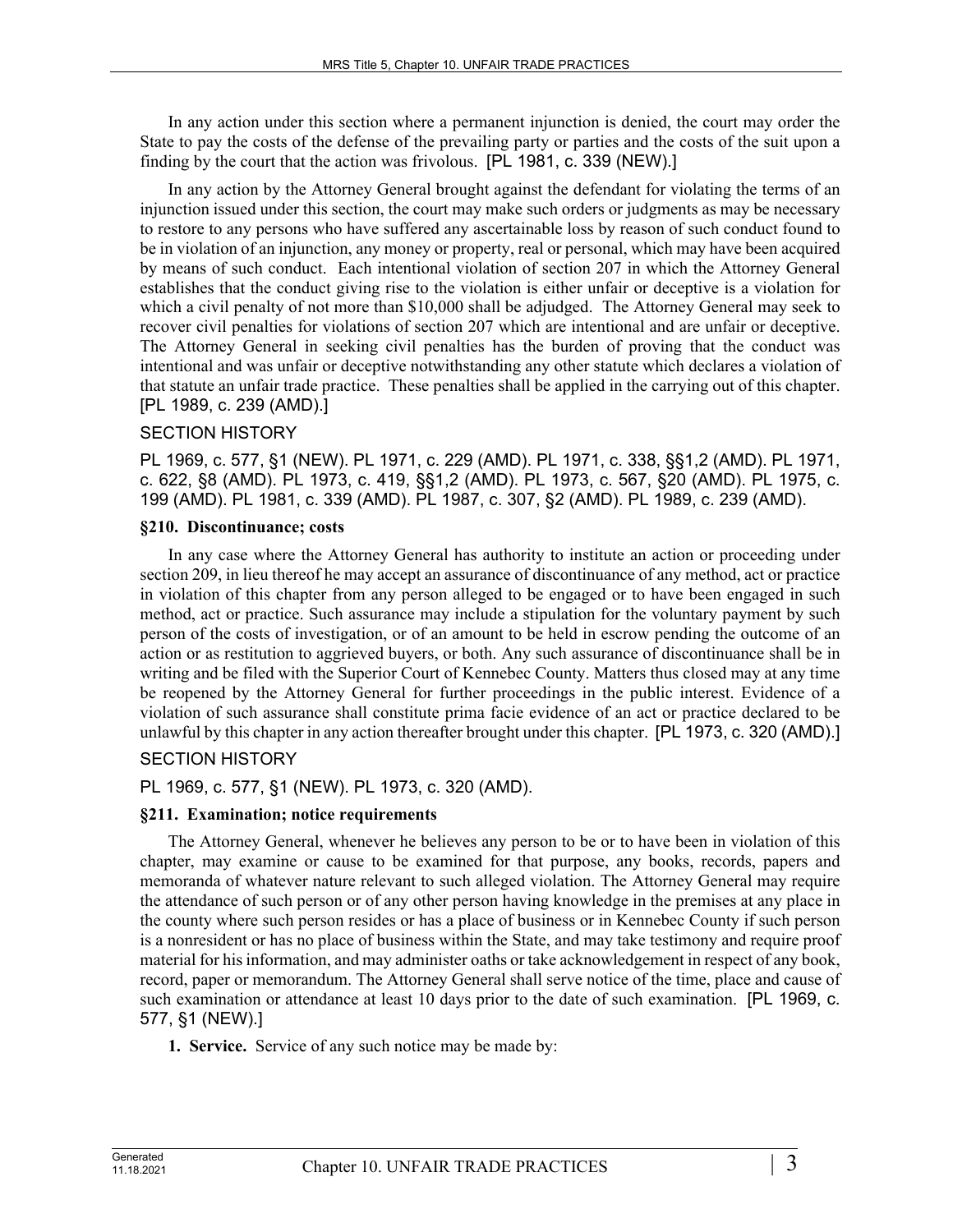A. Delivering a duly executed copy thereof to the person to be served or to a partner or to any officer or agent authorized by appointment or by law to receive service of process on behalf of such person; [PL 1969, c. 577, §1 (NEW).]

B. Delivering a duly executed copy thereof to the principal place of business in this State of the person to be served; or [PL 1969, c. 577, §1 (NEW).]

C. Mailing by registered or certified mail a duly executed copy thereof addressed to the person to be served at the principal place of business in this State or, if said person has no place of business in this State, to his principal office or place of business. [PL 1969, c. 577, §1 (NEW).] [PL 1969, c. 577, §1 (NEW).]

**2. Contents.** Each such notice shall:

A. State the time and place for taking the examination and the name and address of each person to be examined, if known, and, if the name is not known, a general description sufficient to identify him or the particular class or group to which he belongs; [PL 1969, c. 577, §1 (NEW).]

B. State the statute and section thereof, the alleged violation of which is under investigation, and the general subject matter of the investigation; [PL 1969, c. 577, §1 (NEW).]

C. Describe the class or classes of documentary material to be produced thereunder with reasonable specificity so as fairly to indicate the material demand; [PL 1969, c. 577, §1 (NEW).]

D. Prescribe a return date within which the documentary material is to be produced; and [PL 1969, c. 577, §1 (NEW).]

E. Identify the members of the Attorney General's staff to whom such documentary material is to be made available for inspection and copying. [PL 1969, c. 577, §1 (NEW).]

[PL 1969, c. 577, §1 (NEW).]

**3. Exceptions.** No such notice shall:

A. Contain any requirement which would be unreasonable or improper if contained in a subpoena duces tecum issued by a court of this State; or [PL 1969, c. 577, §1 (NEW).]

B. Require the disclosure of any documentary material that would be privileged or that for any other reason would not be required by a subpoena duces tecum issued by a court of this State. [PL 2001, c. 370, §1 (AMD).]

[PL 2001, c. 370, §1 (AMD).]

**4. Disclosure of documentary material.** Documentary material demanded pursuant to this section must be produced for inspection, reproduction and copying during normal business hours at the principal office or place of business of the person served, in the county where that person resides or has a place of business, in Kennebec County if the person served is a nonresident or has no place of business within the State or at such other times and places as may be agreed upon by the person served and the Attorney General. Any book, record, paper, memorandum or other information produced by any person pursuant to this section, unless otherwise ordered by a court of this State for good cause shown, may not be disclosed to any person other than the authorized agent or representative of the Attorney General unless with the consent of the person producing the same, except that such material or information may be disclosed by the Attorney General in court pleadings or other papers filed in court. [PL 2001, c. 370, §2 (NEW).]

**5. Motion for additional time, to modify or set aside or grant protective order.** At any time prior to the date specified in the notice or within 21 days after the notice has been served, whichever period is shorter, the court upon motion for good cause shown may extend that reporting date or modify or set aside that demand or grant a protective order in accordance with the standards set forth in the Maine Rules of Civil Procedure, Rule  $26(c)$ . The motion may be filed in the Superior Court of the county in which the person served resides or has a usual place of business or in Kennebec County.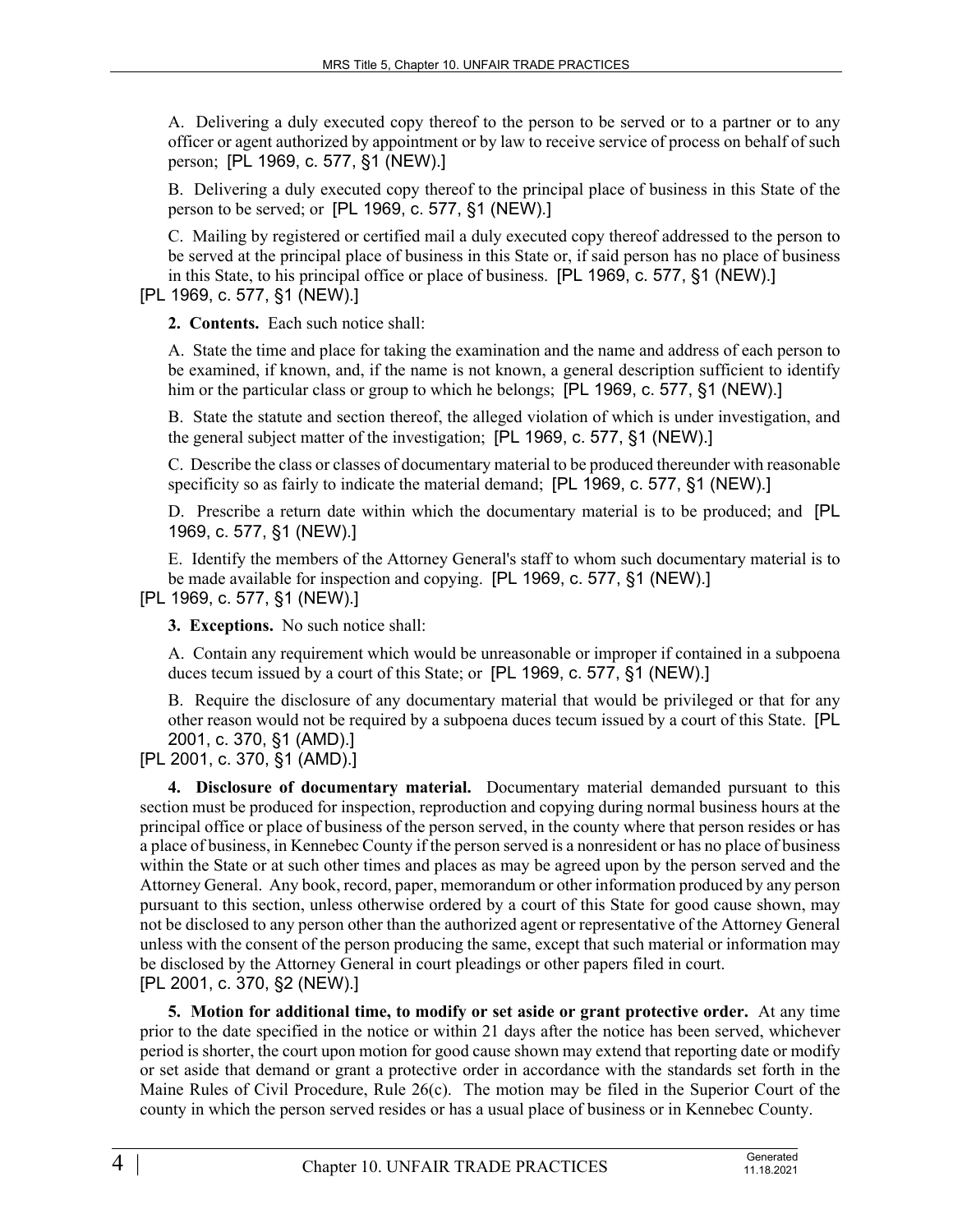# [PL 2001, c. 370, §2 (NEW).]

**6. Information not to be used in criminal proceeding.** A person is not excused from attending and testifying or from producing documentary material in compliance with this section on the ground or for the reason that the testimony or other information, documentary or otherwise, may tend to incriminate that person or subject that person to a penalty or forfeiture. Testimony and other information obtained under the authority of this section and information directly or indirectly derived from such testimony or other information may not be used against a natural person who has testified or produced information under oath in compliance with this section in any criminal case except a prosecution for perjury, giving a false statement or otherwise failing to comply with a notice served upon that person under this section.

# [PL 2001, c. 370, §2 (NEW).]

**7. Cost of court reporter.** At the request of the person under investigation or that person's attorney, any testimony taken pursuant to a demand or notice under this section must be recorded on a recording device or taken before a court reporter authorized to serve as such under the laws of the State. Upon request of either party, all such testimony taken or recorded must be transcribed by an authorized court reporter, and in that case the original transcript of that testimony must be preserved by the Attorney General. The cost of the taking or recording and transcription must be paid by the State. In the event the Attorney General or some other party obtains judgment against the party whose testimony is taken for a violation of section 207, the cost of the court reporter or recording and transcription may be recovered by the State in such a judgment.

# [PL 2001, c. 370, §2 (NEW).]

**8. Authority not applicable in criminal proceedings.** This section is not applicable to any criminal proceeding brought under the laws of this State.

# [PL 2001, c. 370, §2 (NEW).]

# SECTION HISTORY

PL 1969, c. 577, §1 (NEW). PL 1973, c. 334 (AMD). PL 1973, c. 648 (AMD). PL 1975, c. 529 (AMD). PL 2001, c. 370, §§1-5 (AMD).

#### **§212. Penalties**

A person upon whom a notice is served pursuant to section 211 shall comply with the terms thereof unless otherwise provided by the order of a court of this State. Any person who fails to appear, or with intent to avoid, evade or prevent compliance, in whole or in part, with any civil investigation under this section, removes from any place, conceals, withholds or destroys, mutilates, alters or by any other means falsifies any documentary material in the possession, custody or control of any person subject of any such notice, or knowingly conceals any relevant information, shall be subject to a civil penalty of not more than \$5,000 payable to the State to be recovered in a civil action. [PL 1977, c. 696, §35 (AMD).]

Whenever any person fails to comply with any notice served upon him under section 211, or whenever satisfactory copying or reproduction of any such material cannot be done and such person refuses to surrender such material, the Attorney General may file, in the Superior Court of the county in which such person resides or has his principal place of business or of Kennebec County, if such person is a nonresident or has no principal place of business in this State, and serve upon such person or in the same manner as provided in section 211 a petition for an order of such court for the enforcement of this section. Any disobedience of any final order entered under this section by any court shall be punished as a contempt thereof. [PL 1969, c. 577, §1 (NEW).]

## SECTION HISTORY

PL 1969, c. 577, §1 (NEW). PL 1977, c. 696, §35 (AMD).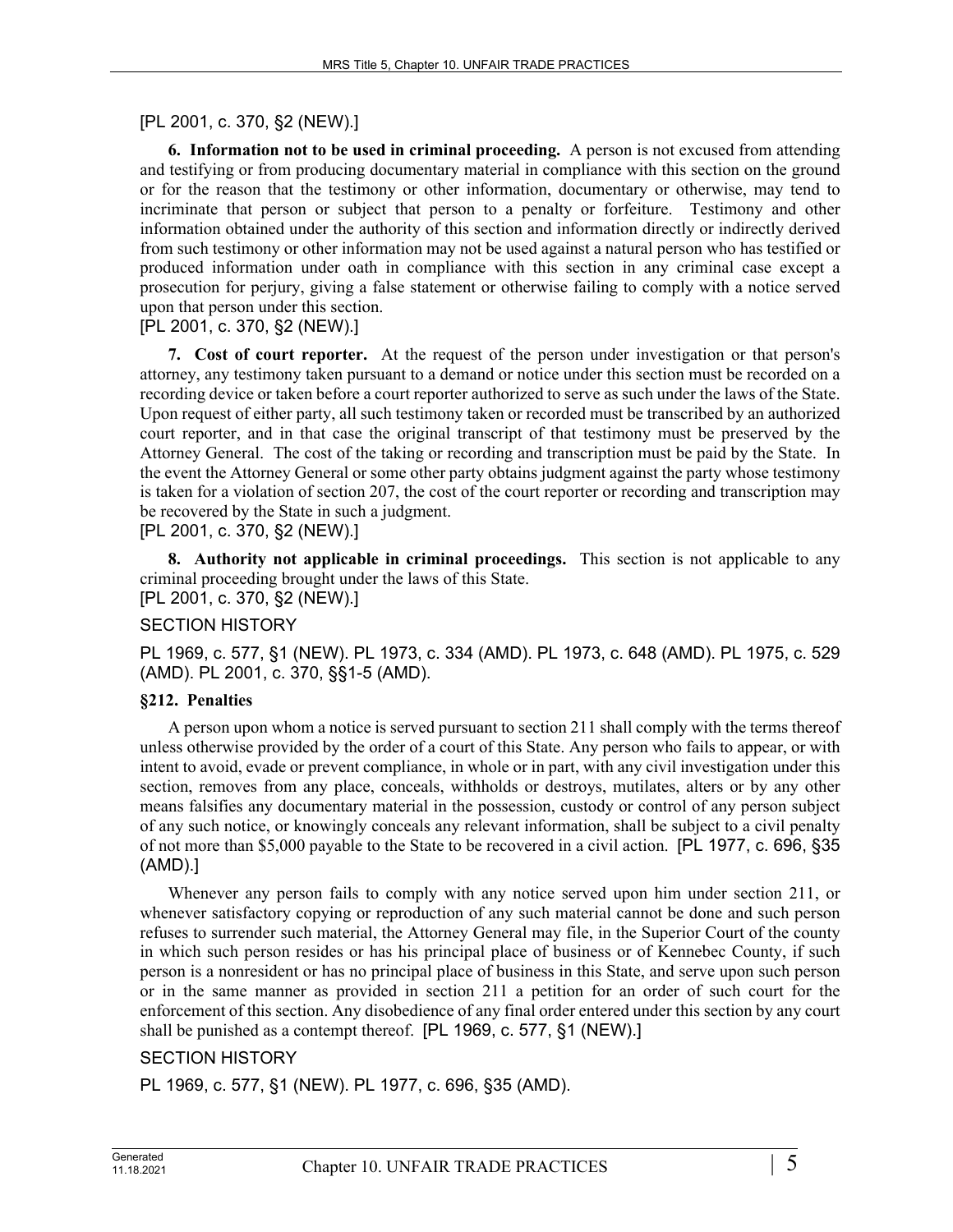#### **§213. Private remedies**

**1. Court action.** Any person who purchases or leases goods, services or property, real or personal, primarily for personal, family or household purposes and thereby suffers any loss of money or property, real or personal, as a result of the use or employment by another person of a method, act or practice declared unlawful by section 207 or by any rule or regulation issued under section 207, subsection 2 may bring an action either in the Superior Court or District Court for actual damages, restitution and for such other equitable relief, including an injunction, as the court determines to be necessary and proper. There is a right to trial by jury in any action brought in Superior Court under this section. [PL 1991, c. 536, §1 (AMD).]

**1-A. Settlement offer.** At least 30 days prior to the filing of an action for damages, a written demand for relief, identifying the claimant and reasonably describing the unfair and deceptive act or practice relied upon and the injuries suffered, must be mailed or delivered to any prospective respondent at the respondent's last known address. A person receiving a demand for relief, or otherwise a party to any litigation arising from the claim that is the subject of the court action, may make a written tender of settlement or, if a court action has been filed, an offer of judgment. If the judgment obtained in court by a claimant is not more favorable than any rejected tender of settlement or offer of judgment, the claimant may not recover attorney's fees or costs incurred after the more favorable tender of settlement or offer of judgment.

The demand requirement of this subsection does not apply if the claim is asserted by way of counterclaim or cross claim.

[PL 1991, c. 536, §2 (NEW); PL 1991, c. 536, §3 (AFF).]

**2. Fees and costs.** If the court finds, in any action commenced under this section that there has been a violation of section 207, the petitioner shall, in addition to other relief provided for by this section and irrespective of the amount in controversy, be awarded reasonable attorney's fees and costs incurred in connection with said action.

[PL 1973, c. 251 (NEW).]

**3. Notices to Attorney General.** Upon commencement of any action brought under subsection 1, the clerk of courts shall mail a copy of the complaint or other initial pleading to the Attorney General and upon entry of any judgment or decree in the action, shall mail a copy of such judgment or decree to the Attorney General.

#### [PL 1973, c. 251 (NEW).]

**4. Injunction as evidence.** Any permanent injunction or order of the court issued under section 209 shall be prima facie evidence in an action brought under subsection 1 that the respondent used or employed an unfair or deceptive method, act or practice declared unlawful under section 207. [PL 1973, c. 251 (NEW).]

#### SECTION HISTORY

PL 1973, c. 251 (NEW). PL 1973, c. 788, §13 (AMD). PL 1979, c. 451 (AMD). PL 1983, c. 29, §2 (AMD). PL 1991, c. 536, §§1,2 (AMD). PL 1991, c. 536, §3 (AFF).

#### **§214. Waiver; public policy**

Any waiver by a consumer of the provisions of this chapter is contrary to public policy and shall be unenforceable and void. [PL 1973, c. 321 (NEW).]

## SECTION HISTORY

PL 1973, c. 321 (NEW).